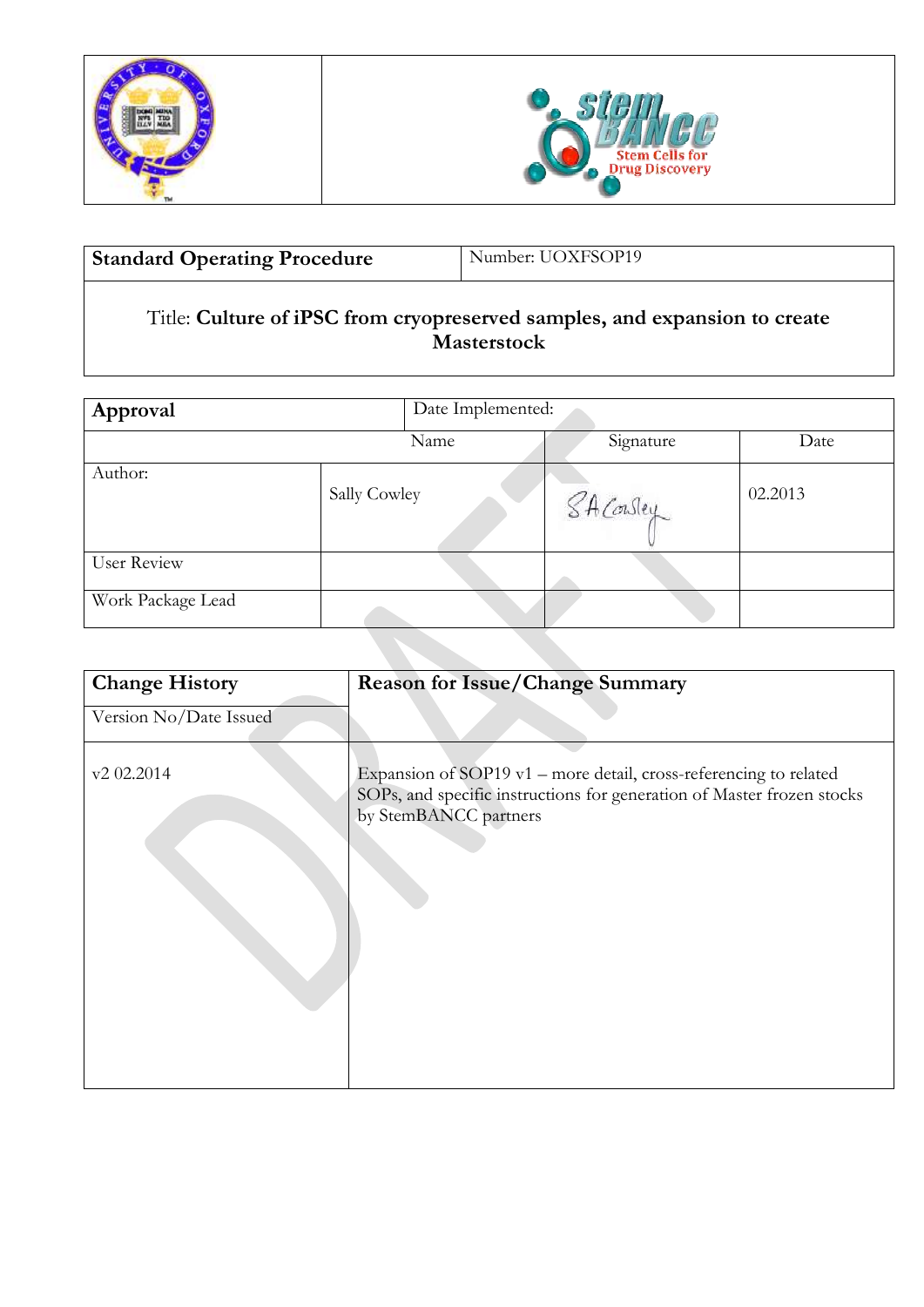# **1.0 Purpose**

StemBANCC partners will receive vials of iPSc frozen at ~passage 20. To ensure consistency across different laboratories, thawing, culture and creation of Master frozen stocks within individual labs should be as standardised as possible. Locally-produced Master iPSC stocks should undergo key QC checks.

### **2.0 Scope**

- 1) Thawing iPSc from vials received from StemBANCC
- 2) Culture in mTeSR-1 on matrigel
- 3) Passaging using EDTA
- 4) Standardised Expansion and freezing to create Master frozen stock
- 5) Quality Control of cells to ensure stocks are suitable for subsequent use.

# **3.0 Related Documents**

StemDB database *[BD Matrigel hESC-qualified Matrix guidelines for use](http://www.bdbiosciences.com/external_files/dl/doc/manuals/live/web_enabled/354277_pug.pdf)* SOP TRA-1-60 characterisation by Flow cytometry SOP Nanog characterisation by Flow cytometry SOP Preparation of DNA and RNA samples for Illumina arrays

### **4.0 Responsibility**

All StemBANCC staff handling iPSCS

Genotyping sample spreadsheet template

**5.0 Health Safety & Environment** See Materials notes below

#### **6.0 Materials & Equipment**

| <b>Product name</b>                       | <b>Supplier</b>               | <b>Catalogue number</b> |
|-------------------------------------------|-------------------------------|-------------------------|
| For thawing cells:                        |                               |                         |
| 6-well tissue culture plate               | Corning (suggested)           | 3516                    |
| BD Matrigel™ hESC-qualified Matrix        | <b>BD</b> Biosciences/Corning | 354277                  |
|                                           | Also Fisher Scientific        | 08-774-552              |
| Alternative to matrigel –                 |                               |                         |
| Geltrex® LDEV-Free hESC-qualified Reduced |                               |                         |
| <b>Growth Factor Basement</b>             |                               |                         |
| Membrane Matrix                           | Life Tech                     | A1413302                |
| KO-DMEM (for matrigel preparation)        | Life Technologies             | 10829-018               |
| Dulbecco's PBS                            | Sigma (suggested)             | D8537                   |
| ROCK inhibitor Y-27632 **                 | AbCam                         | Ab 120-129              |
| mTeSR <sup>TM</sup> 1 Medium              | <b>Stem Cell Technologies</b> | 05850                   |
| Penicillin/Streptomycin***                | Life Technologies             | 15140-122               |
| Additional reagents for passaging cells:  |                               |                         |
| 10cm diameter Tissue culture dish [100 X] | Corning (suggested)           | 430167                  |
| $15mm$ ]                                  |                               |                         |
| EDTA (Versene, 0.02%)                     | Scientific Laboratory         | $LZB17-711E$            |
|                                           | Suppliers Ltd                 |                         |
| Alternatively, 0.5M EDTA pH8.0 (dilute    |                               |                         |
| 1000x to 0.5mM in PBS for working stock)  | Life Technologies             | 15575-038               |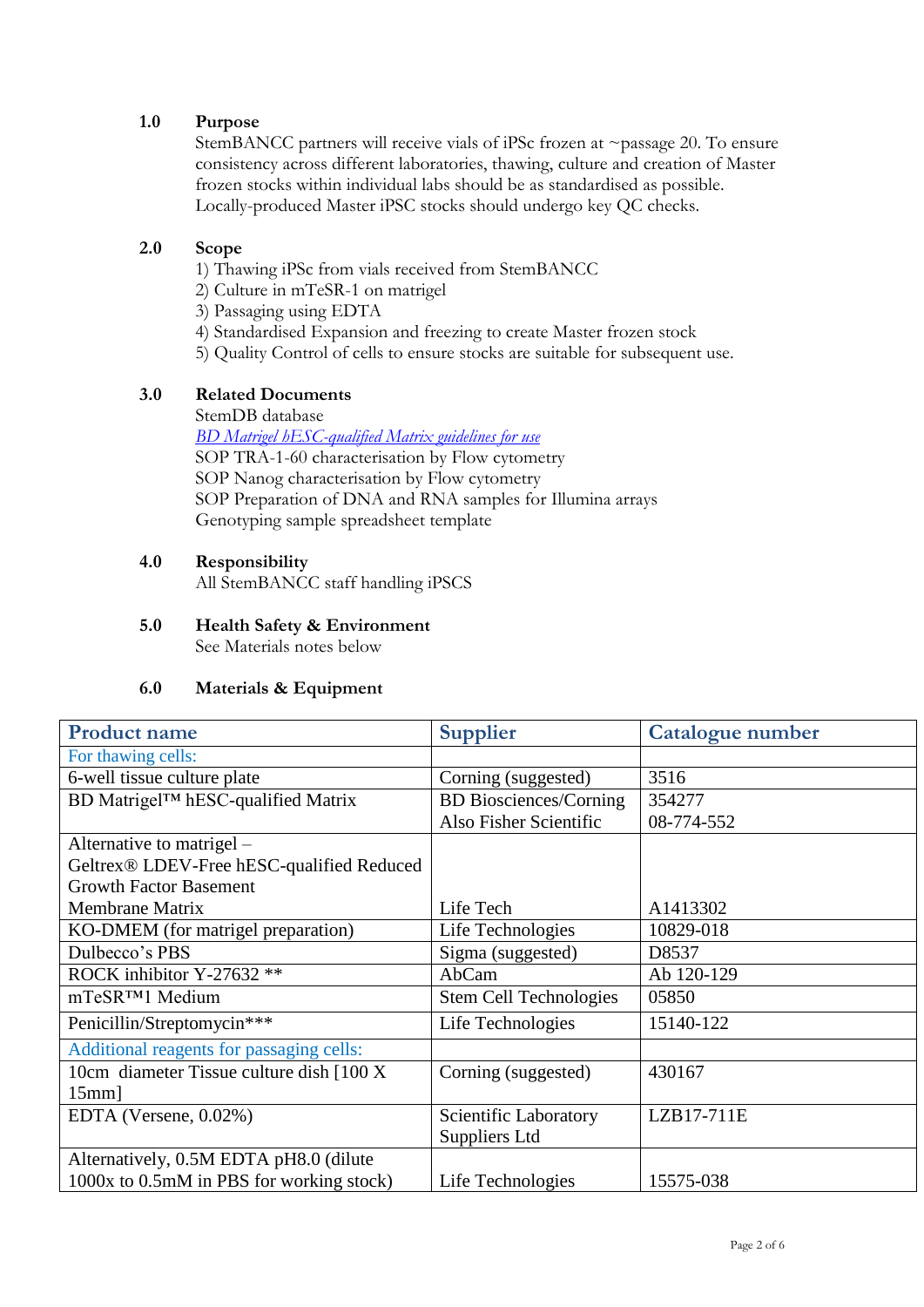| Additional reagents for freezing cells: |                   |                     |
|-----------------------------------------|-------------------|---------------------|
| HybriMax Dimethyl sulphoxide (DMSO)     | Sigma             | D <sub>2650</sub>   |
|                                         |                   |                     |
| <b>ES-qualified FCS</b>                 | Life Technologies | 10439-024/16141-079 |
| COOLCELL-1C/Min                         | Various suppliers | <b>BCS-136</b>      |
| Alternatively, Nalgene Mr Frosty        | Various supplier  | 5100-0001           |
| Cryovials for nitrogen vapour storage * | <b>NUNC</b>       | 37726               |

### **Materials NOTES:**

- **\* Vapour-phase nitrogen storage is recommended. Externally threaded cryovials are suitable for nitrogen vapour storage only. If used for liquid nitrogen storage, they should be equipped with a protective Cryoflex sleeve to prevent LN2 seepage into the vial and subsequent explosion. Preferably, use internally threaded vials with good O-ring seals. Personal Protective Equipment, including face mask should be used when handling frozen vials to minimise risk of injury, especially to face.**
- **\*\* NB we have found that some cheap sources of ROCK inhibitor are not reliable.**
- **\*\*\*Add Penicillin/Streptomycin to mTeSR before use if desired. It is supplied 100x, so add 5ml/500ml bottle. If using pen/strep routinely, periodic culture an aliquot of each cell line without antibiotics is suggested to check for any 'subclinical' infection.**

#### **2x Freeze medium**

20% DMSO 60% ES-qualified FBS 20% KO-DMEM Store at -20<sup>o</sup>C in 40ml aliquots; thaw completely, mix and keep on ice before use; can be refrozen several times.

#### **7.0 Procedure**

#### **7.1 Receiving frozen iPSc**

Place cells in nitrogen storage facilities immediately. Storage at  $80^{\circ}$ C should be avoided since they will rapidly deteriorate and result in no viable cells. If nitrogen storage unavailable, thaw on receipt.

#### **7.2 Preparing Matrigel aliquots**

- Thaw the Matrigel vial on ice (overnight is advisable)
- *NOTE: Matrigel will gel rapidly at 22°C to 35°C. Gelled Matrigel can be re-liquified if placed on ice for 24-48hours.*
- Label and precool sterile cryotubes or 1.5ml eppendorfs in a rack, and pipette tips at  $-20^{\circ}$ C.
- Once thawed, swirl the vial to ensure the Matrigel is mixed. Spray with 70% ethanol then air dry. Keep vial on ice and always handle using sterile technique in a laminar flow cabinet.
- Dispense into appropriate aliquots using the precooled tubes. Work in small batches, to prevent the matrigel from warming up. Refreeze aliquots immediately, at -20  $^{\circ}$ C for frequent use, or -80  $^{\circ}$ C for longer-term storage. Multiple freeze thaws should be avoided. The volume of the aliquots is determined by the dilution factor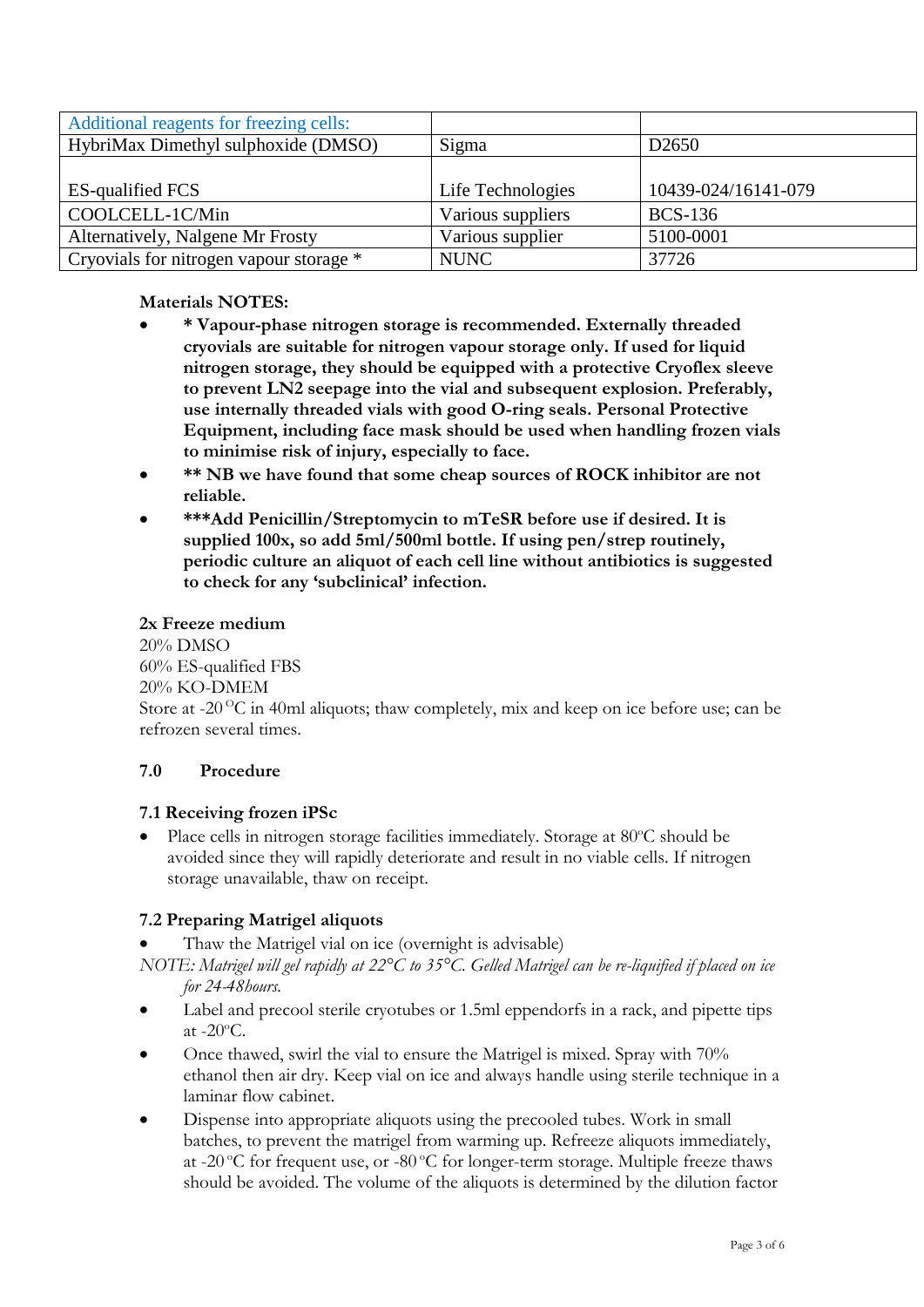provided on the Certificate of Analysis for each batch. This is typically 270-350µl per aliquot for diluting to 25ml with medium when needed for coating plates. Other size aliquots can be made if desired, so long as they are subsequently diluted with an appropriately scaled volume of medium.

# **7.3 Coating plates with Matrigel**

- Work quickly to keep everything cold
- Prepare a tube with the required volume of cold KO-DMEM
- Remove matrigel aliquot from freezer, spray with 70% ethanol, wipe dry
- Add 1ml KO-DMEM from the measured volume, pipette up and down to thaw and dissolve simultaneously, transfer to the prepared tube, mix.
- Plate 1ml matrigel per well of a 6-well plate.
- Return plate to  $37^{\circ}$ C incubator for at least 1 hour. It may be left overnight at  $37^{\circ}$ C. For longer storage, it should be removed to fridge and the plate sealed with parafilm to prevent drying out – warm before use.

*NOTE: if the matrigel dries out on the plate, iPSc will not adhere to it*

Any unused diluted matrigel may be stored in the fridge for 1 -2 weeks.

# **7.4 Thawing iPSC**

- Prepare two wells of a 6-well plate with matrigel
- Transport the cryovial to the lab on dry ice
- Prepare a 15ml centrifuge tube with 9mls PBS
- *NOTE: KO-DMEM may be preferable to enhance viability here, or better still mTeSR, though costly*
- Defrost the cryovial in  $37^{\circ}$ C water bath, swirling tube until only a small piece of ice is still visible
- Spray the outside of the tube with 70% ethanol, dry well
- Remove the cells from the vial into the PBS
- Immediately centrifuge at 400g for 5 minutes
- Prepare 4ml mTeSR/ROCKi mix (10µl 100x ROCKi stock/ml mTeSR; 100x ROCKi at  $1mM = 10\mu M$  final concentration)
- Aspirate matrigel from wells, add 1.6ml mTeSR/ROCKi to 2nd well
- Aspirate supernatant from centrifuged cells
- Tap tube to resuspend cells, and add 2.4mls mTeSR/ROCKi mix to resuspend cells, but don't over pipette
- Add 2ml cells to  $1<sup>st</sup>$  well, 0.4ml cells to second well, labelling plate with full cell-line name, passage number, date and operator initials

*NOTE: Thawing to 2 wells at a 80:20 ratio is designed so that at least one well will have a high density in the case cell recovery is poor, whilst the second well serves as a back-up in case the first passage from the high-density well fails*

 Feed daily 100% change of mTeSR medium. Lift any areas of gross differentiation, if necessary, using a p1000 tip

*NOTE: Bring mTeSR to room temperature but don't prewarm whole bottle to 37<sup>o</sup>C, as bFGF has short half-life at 37<sup>o</sup>C*

Passage 1 well when nearly confluent

# **7.5 Passaging iPSC using EDTA to create a Masterstock**

- Precoat a 10cm dish with 6ml matrigel
- Prewarm 0.5mM EDTA to 37°C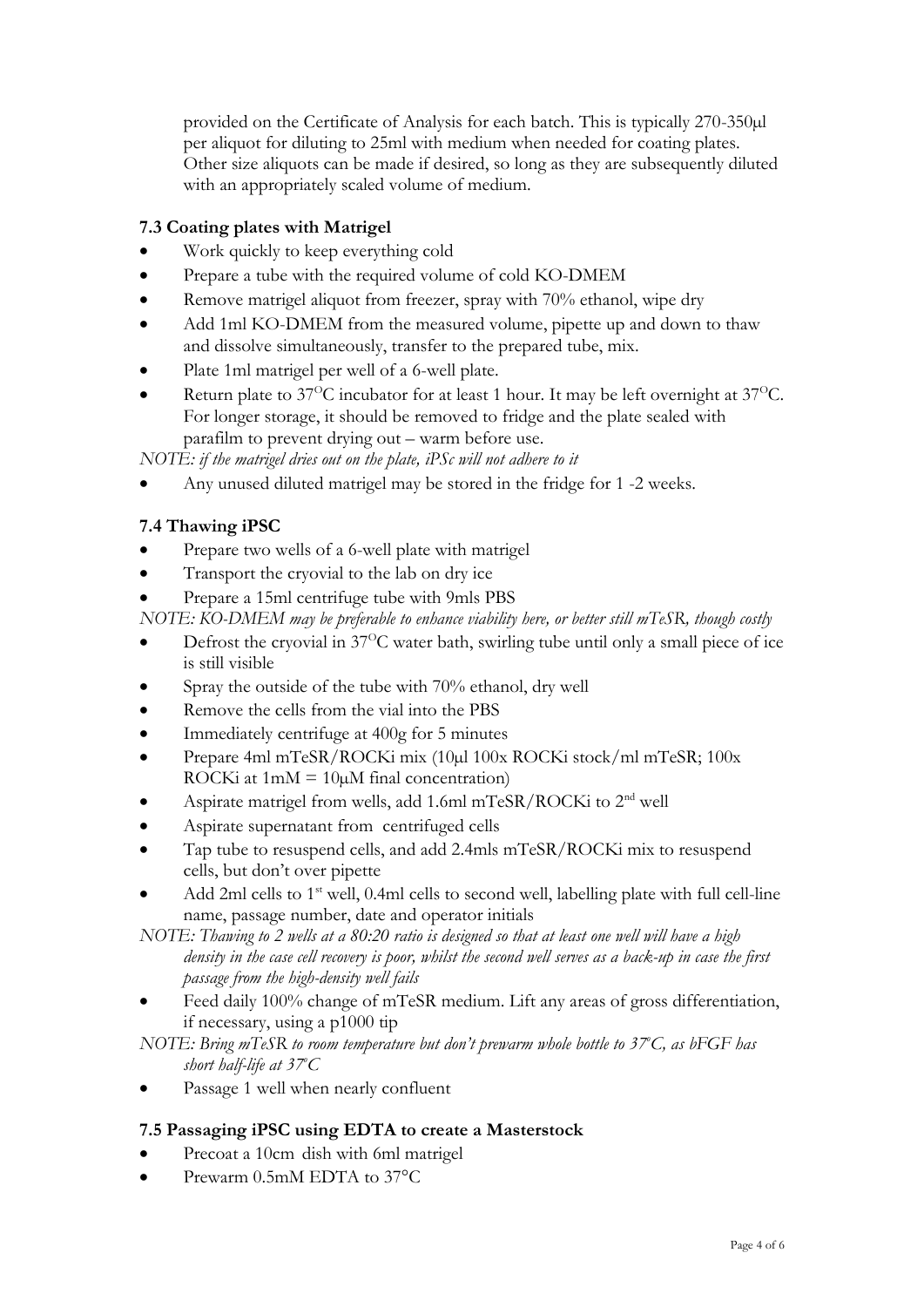- Lift any areas of gross differentiation, if necessary, using a p1000 tip
- Aspirate media from nearly confluent well of iPSc, wash with 2mls of PBS/well (room temp)
- Aspirate PBS and add 1ml prewarmed EDTA/well then immediately remove
- $\bullet$  Add 1ml EDTA, incubate 37°C 4 6 min
- Remove matrigel from 10cm dish (NB don't allow to dry )
- Check cells have start to detach from each other but not from the plastic

*NOTE: if cells have lifted from plastic, the supernatant can be centrifuged to retrieve cells, and ROCKi added to the medium*

- Carefully aspirate EDTA and flush the loosened cells with 7 x 1ml mTeSR, using a p1000 tip, moving around the well to ensure even flushing. Don't pipette up and down multiple times, as this will result in the patches disintegrating too much.
- Transfer all to the 10cm dish

- Transfer carefully to incubator
- Change 100% medium daily, and increase the volume to 10ml as cells start to become more confluent
- Passage to 6-8 10cm dishes when nearly confluent. These will yield  $\sim$ 120 -160 million cells when nearly confluent. This is sufficient to freeze at least 30 vials of cells at ~2 million cells/vial, and have sufficient left over for QC analysis.

# **7.6 Freezing a Masterstock of iPSc**

- Prelabel enough cryovials with printed labels including cell line name, passage number, date and operator initials, and chill in cryovial racks at -20°C
- Prewarm 0.5mM EDTA to 37°C
- Remove 1ml medium from batch of cells for mycoplasma testing
- Lift any areas of gross differentiation, if necessary, using a p1000 tip
- Aspirate media from nearly confluent wells of iPSc, wash with 10mls of PBS/10cm dish (room temp)
- Aspirate PBS and add 5ml prewarmed EDTA/dish then immediately remove
- Add 5ml EDTA, incubate 37˚C 4 min
- Check cells have start to detach from each other but not from the plastic
- Carefully aspirate EDTA and flush the loosened cells with 3 x 1ml **COLD**  mTeSR/dish using a p1000 tip, moving around the well to ensure even flushing
- Pool cells from all dishes. Remove enough for QC analysis (and put on ice; see section 7.7). Mix remainder with an equal volume of ice-cold 2x freeze medium and aliquot 1ml/vial. For example, 6 plates creates 18ml cells  $(\partial z \sim 2 \text{ million/ml})$ ; remove 3ml for QC, add 15ml freeze medium to remainder.
- Transfer to chilled Mr Frosty (prepared according to manufacturer's instructions) or COOLCELL and place in -80°C freezer (if freezing less than 12 vials in COOLCELL, fill each empty well with COOLCELL filler vials). This allows controlled reduction of temperature at -1°C/min. Cells should be transferred to nitrogen storage the next day. If the cells are left at -80°C for more than a couple

*NOTE: It is recommended to allow cells to sit in the cabinet for 10 mins to allow them to settle and start to adhere evenly across the dish, before transferring back to the incubator. Moving them immediately risks them all swirling into the middle*